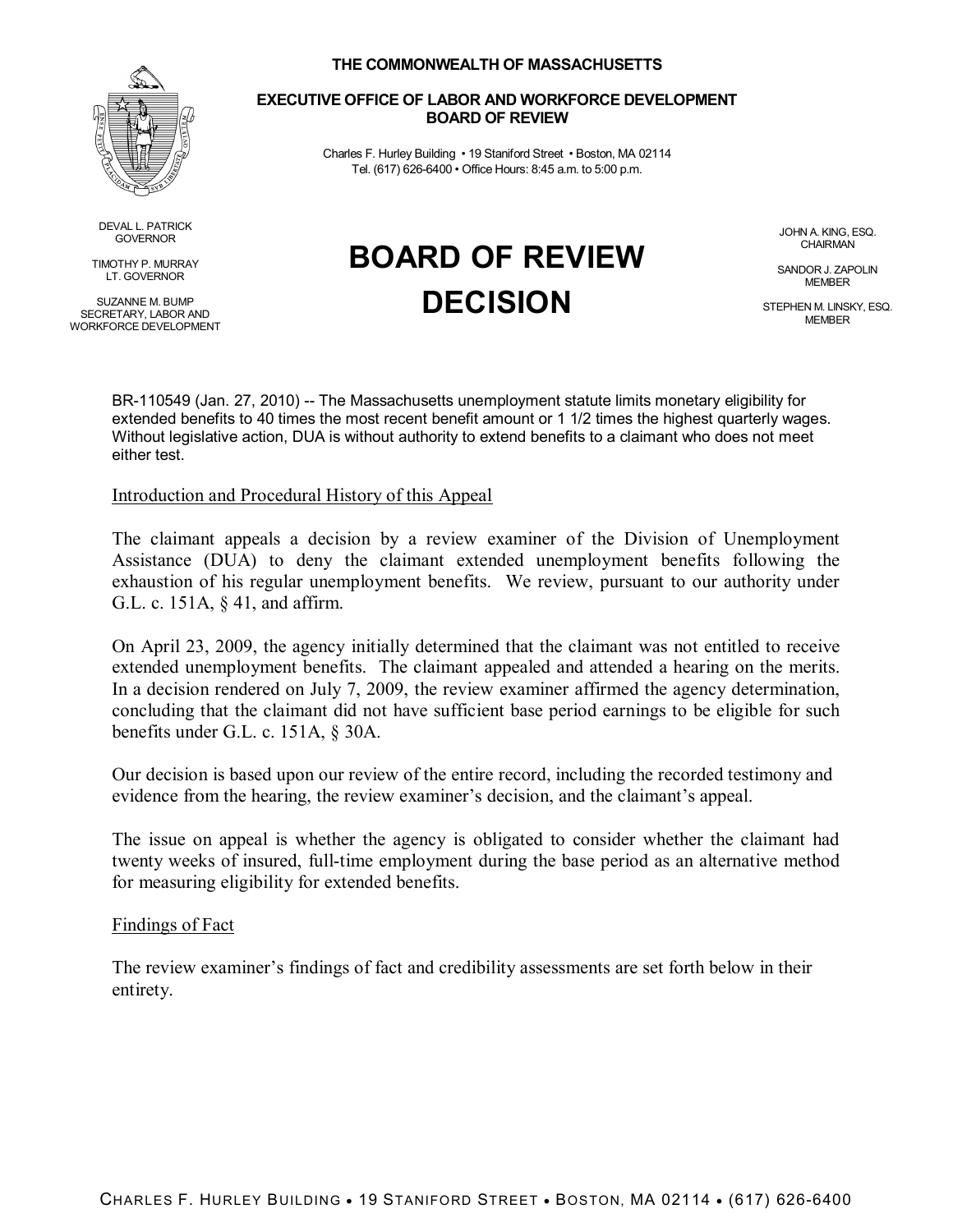- 1. The claimant filed a claim for unemployment benefits on January 10, 2009. The effective date of the claim is January 4, 2009, and the benefit year end date is January 2, 2010.
- 2. The Primary Base Period of this claim is the period from January 1, 2008 through December 31, 2008. An initial determination concluded that claimant's Primary Base Period wages totaled \$13,018.32.
- 3. The claimant's weekly unemployment benefit amount was established to be \$342. No dependency allowance is applicable to this claim. The claimant's Primary Base Period Benefit Credit was established to be \$4,686.
- 4. The claimant exhausted all rights to regular unemployment insurance payments.
- 5. From January 1, 2008 through March 31, 2008, the claimant was not paid any wages.
- 6. From April 1, 2008 through June 30, 2008, the claimant was paid wages in the amount of \$4,130.58.
- 7. From July 1, 2008 through September 30, 2008, the claimant was paid wages in the amount of \$8,887.74.
- 8. From October 1, 2008 through December 31, 2008, the claimant was not paid any wages.
- 9. On April 23, 2009, the claimant filed a claim for extended unemployment benefits. The Division of Unemployment Assistance ("DUA") determined the claimant's Base Period wages did not meet the monetary requirement.

# Ruling of the Board

The Board adopts the review examiner's findings of fact. In so doing, we deem them to be supported by substantial and credible evidence. However, we reach our own conclusions of law, as are discussed below.

On appeal, the claimant's counsel argues that federal and state law mandate that DUA consider whether the claimant had worked twenty weeks of full-time insured employment during the base period as a third way of measuring monetary eligibility for extended benefits under G.L. c. 151A, § 30A(3)(a)(3).

The relevant portion of G.L. c. 151A,  $\S$  30A (3)(a) is as follows: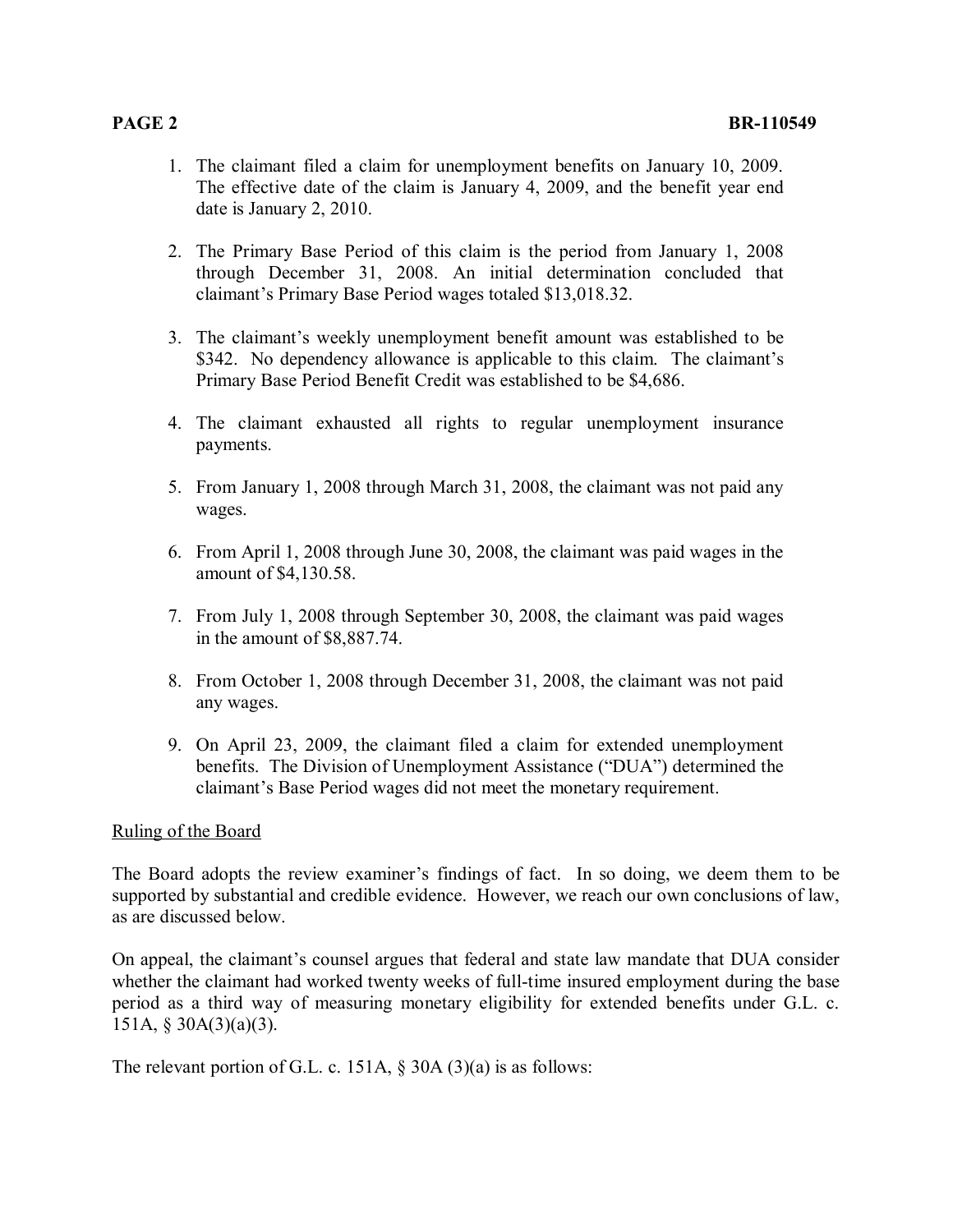An individual shall be eligible to receive extended benefits with respect to any week of unemployment in his eligibility period only if the commissioner finds that with respect to such week:  $\ldots$  (3) said individual has had twenty weeks of full time insured employment, or the equivalent in insured wages. For the purpose of this subsection, insured wages are wages paid during the base period of the current benefit year in an amount which exceeds forty times the most recent weekly benefit amount or one and one-half times the wages of the individual's highest quarterly earnings. The commissioner shall prescribe by regulation *which of the foregoing methods* of measuring employment and earnings *shall be used* to effectuate the purposes of this chapter and to provide the greatest coverage to individuals in need of extended benefits. (Emphasis added.)

The corresponding DUA regulation is 430 CMR 4.01, which provides, in pertinent part, as follows:

(7) Extended Benefits. To be eligible to receive extended benefits with respect to any week of unemployment in the individual's eligibility period, the individual must have been paid wages during the base period of the current benefit year in an amount which exceeds  $1\frac{1}{2}$  times the wages of the individual's highest quarterly earnings or 40 times the most recent weekly benefit amount including dependency benefits.

The DUA has chosen to measure monetary eligibility based only upon the latter two methods, i.e., a minimum of forty times a claimant's most recent regular unemployment weekly benefit amount or at least one and one-half of a claimant's highest quarterly earnings.

Section 30A(3)(a)(3) mirrors the language in the Federal-State Extended Unemployment Compensation Act of 1970 (FSEUCA), as amended. 26 U.S.C. § 3304(a)(11), note. Section 202(a)(5) of FSEUCA provides, in relevant part, as follows:

[A]n individual shall not be eligible for extended compensation unless, in the base period with respect to which the individual exhausted all rights to regular compensation under the State law, the individual had 20 weeks of full-time insured employment, or the equivalent in insured wages. For purposes of this paragraph, the equivalent in insured wages shall be earnings covered by the State law for compensation purposes which exceed 40 times the individual's most recent weekly benefit amount or  $1\frac{1}{2}$  times the individual's insured wages in that calendar quarter of the base period in which the individual's insure wages were the highest … *The State shall by law provide which one or more of the foregoing methods of measuring employment and earnings shall be used* in that State. (Emphasis added.)

The corresponding federal regulation, 20 CFR  $\S$  615.4 – Eligibility requirements for Extended Benefits, incorporates the above statutory language, as follows: